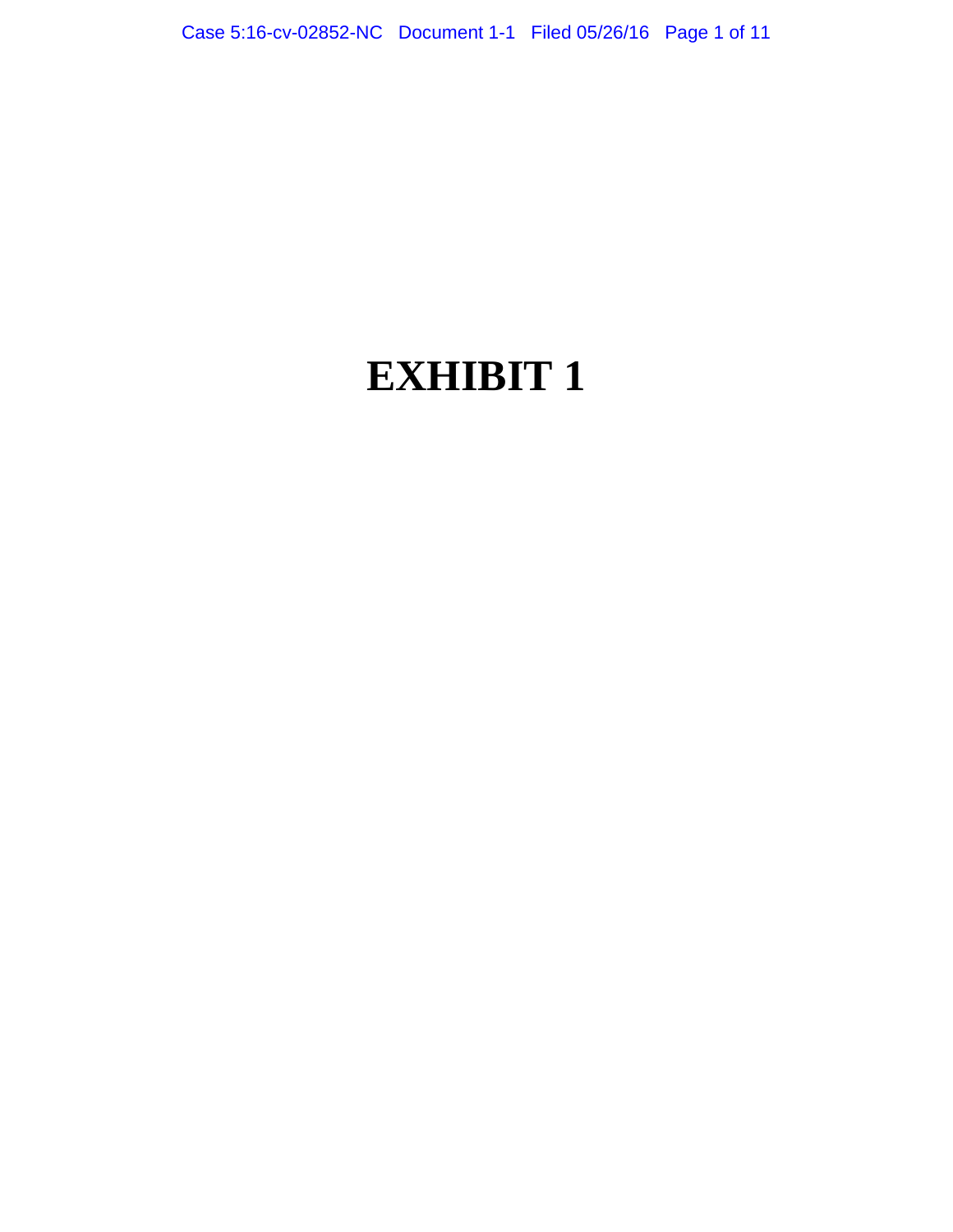# **MAGIC LEAP, INC.**

# **EMPLOYMENT OFFER LETTER**

September 9, 2013

Gary Bradski

Dear Mr. Bradski:

I am pleased to offer you a full time position with Magic Leap, Inc. (the "Company") as Vice President, Computer & Machine Vision, commencing on the date set forth above (the "Employment Start Date"). You will receive a monthly salary of less applicable withholding, which will be paid in accordance with the Company's normal payroll procedures. You should note that the Company reserves the right to modify salaries from time to time as it deems necessary.

Further, provided that you shall fully perform all material services required hereunder and are not in material default hereof, you shall be entitled to the standard benefits package available to all employees of Company, which benefits shall unless otherwise provided in the specific benefit, terminate upon the termination of your services as an employee of Company. Notwithstanding the foregoing, you shall be entitled to 20 days of vacation per year, and you may accrue no more than 30 days of vacation in aggregate at any time.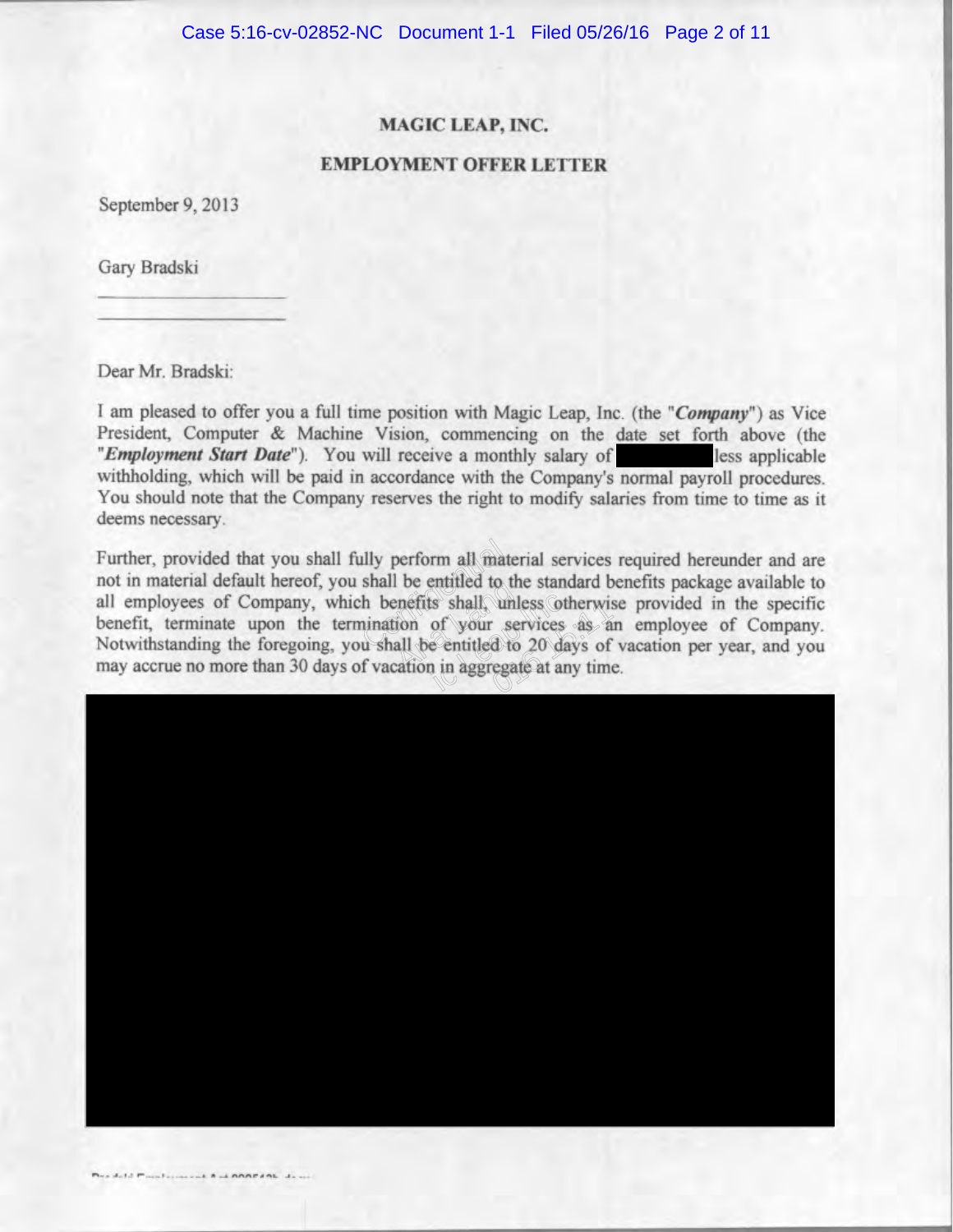You will be able to perform your services primarily in Palo Alto, California, and will be expected to travel to the Ft. Lauderdale offices as reasonably required by the Company. When Company's standard policies.

able flight and other<br>ployment with the C<br>s a result you are fr with the Company is for<br>
result, you are free to resign at<br>
in is free to conclude its employ<br>
d with or without notice. The fit<br>
This is an opportunity for the C<br>
for you to decide whether you<br>
extend the probationary per formal performance review at the end of the probationary period.

For purposes of federal immigration law, you will be required to provide to the Company documentary evidence of your identity and eligibility for employment in the United States. Such documentation must be provided to us within three (3) business days of your date of hire, or our employment relationship with you may be terminated.

You will work for the Company full time. You agree that, during the term of your employment with the Company, you will not engage in any other employment, occupation, consulting or other business activity directly related to the business in which the Company is now involved or becomes involved during the term of your employment, nor will you engage in any other activities that conflict with your obligations to the Company; provided, however, that you will be free to pursue ongoing consulting work consistent with your past practice.

As a Company employee, you will be expected to abide by Company rules and regulations. You will be specifically required to sign an acknowledgement that you have read and that you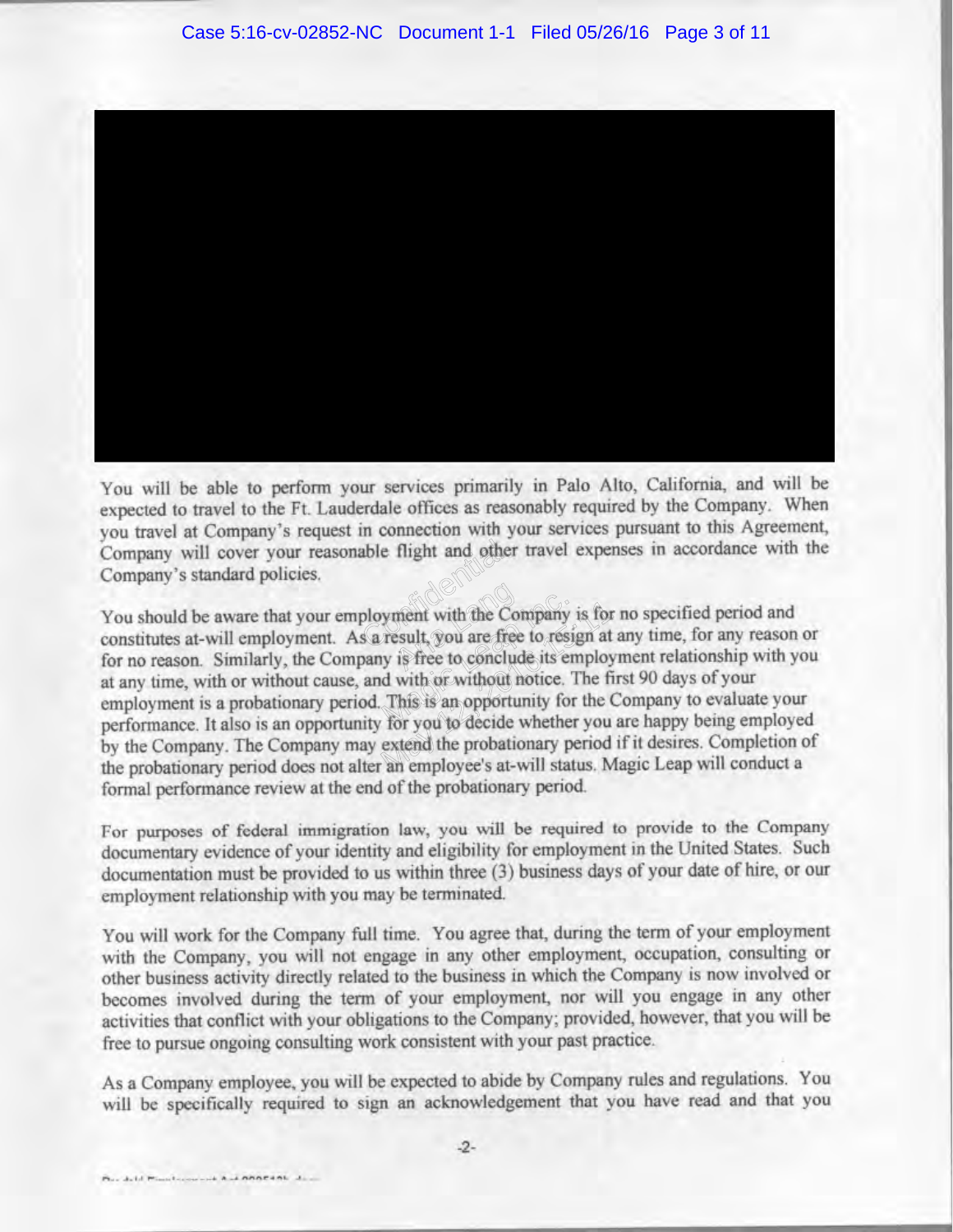understand the Company rules of conduct. You will be expected to sign and comply with the Company's Proprietary Information and Inventions Agreement attached as Exhibit A.

To indicate your acceptance of the Company's offer, please sign and date this letter in the space provided below and return it to me. A duplicate original is enclosed for your records. This letter and the agreement relating to proprietary rights between you and the Company set forth the terms of your employment with the Company and supersede any prior representations or agreements, whether written or oral. This letter may not be modified or amended except by a written agreement, signed by an officer of the Company and by you.

We look forward to working with you at Magic Leap, Inc.

Very truly yours,

# **MAGIC LEAP, INC.**

By: RJ Banhe

Name: Russell Burke Confidential

**AGREED AND ACCEPTED:** 

May 12, 2016 16:11 Name: Gary Bradski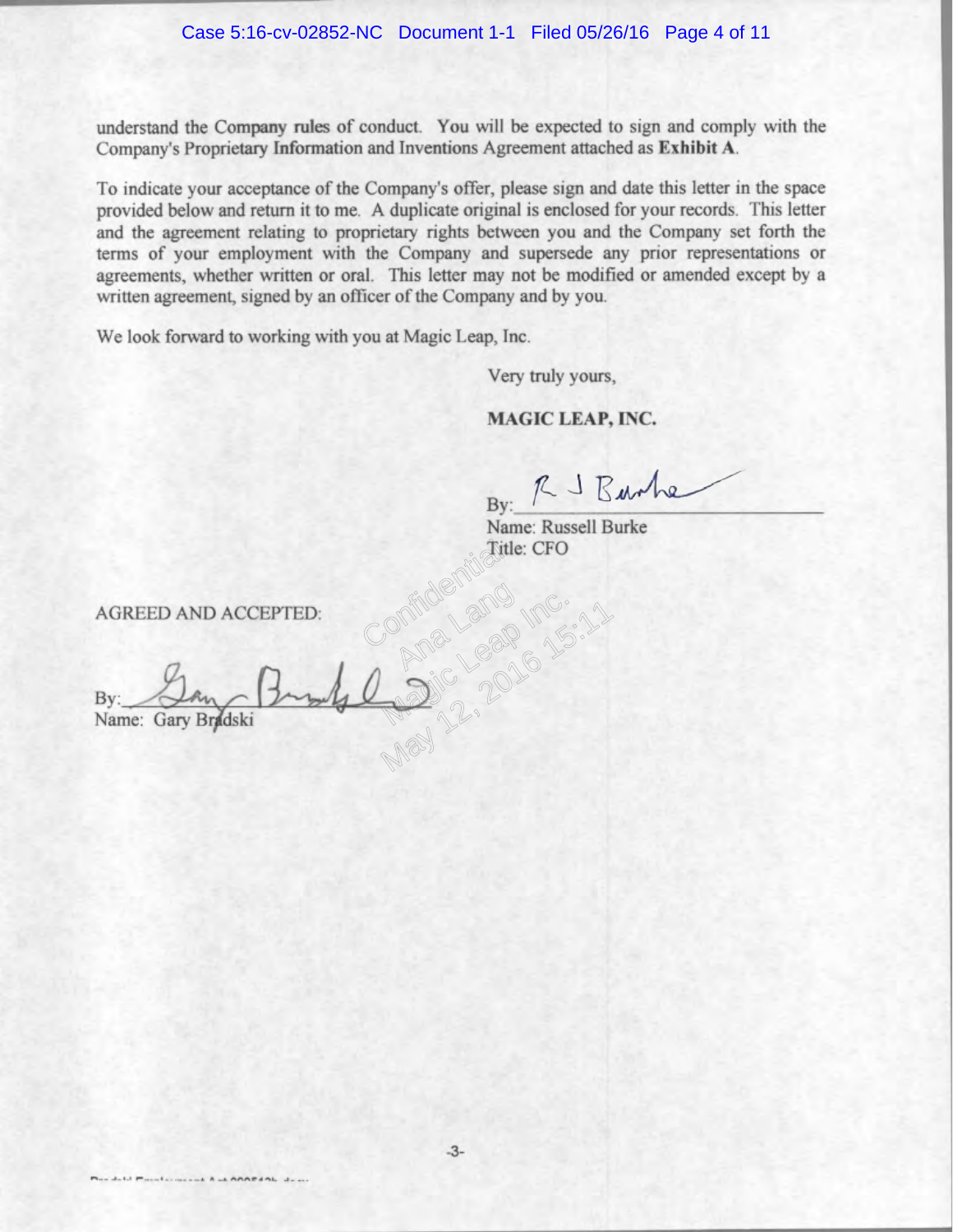# **EXHIBIT A**

# PROPRIETARY INFORMATION AND INVENTIONS AGREEMENT

As a condition of my employment with Magic Leap, Inc. and its subsidiaries, affiliates, successors or assigns (collectively, the "Company"), and in consideration of my employment with the Company and my receipt of the compensation now and hereafter paid to me by the Company. I agree to the following terms under this Proprietary Information and Inventions Agreement (this "Intellectual Property Agreement"):

#### 1. Employment

I understand and acknowledge that my employment with the Company is for an  $(a)$ unspecified duration and constitutes "at-will" employment. I acknowledge that this employment relationship may be terminated at any time, with or without good cause or for any or no cause, at the option either of the Company or myself, with or without notice.

I agree that, during the term of my employment with the Company, I will not engage in  $(b)$ any other employment, occupation, consulting or other business activity related to the business in which the Company is now involved or becomes involved during the term of my employment, nor will I engage in any other activities that conflict with my obligations to the Company.

#### $2.$ **Confidential Information**

Company Information. I agree at all times during the term of my employment (my  $(a)$ "Relationship with the Company") and thereafter to hold in strictest confidence, and not to use except for the benefit of the Company or to disclose to any third party without written authorization of the Board of Directors of the Company, any Confidential Information of the Company. I understand that "Confidential Information" means any Company proprietary information, technical data, trade secrets or know-how, including, but not limited to, research, business plans, product plans, products, services, customer lists and customers (including, but not limited to, customers of the Company on whom I called or with whom I became acquainted during the term of my Relationship with the Company), market research, works of original authorship, intellectual property (including, but not limited to, unpublished works and undisclosed patents), photographs, negatives, digital images, software, computer programs, ideas, developments, inventions (whether or not patentable), processes, formulas, technology, designs, drawings and engineering, hardware configuration information, forecasts, strategies, marketing, finances or other business information disclosed to me by the Company either directly or indirectly in writing. orally or by drawings or observation or inspection of parts or equipment. I further understand that Confidential Information does not include any of the foregoing items that has become publicly known and made generally available through no wrongful act of mine or of others who were under confidentiality obligations as to the item or items involved.

Other Employer Information. 1 agree that I will not, during my Relationship with the Company, improperly use or disclose any proprietary information or trade secrets of any former or concurrent employer or other person or entity and that I will not bring onto the premises of the Company any unpublished document or proprietary information belonging to any such employer, person or entity unless consented to in writing by such employer, person or entity.

Third Party Information. I recognize that the Company has received and in the future  $(c)$ will receive from third parties their confidential or proprietary information subject to a duty on the Company's part to maintain the confidentiality of such information and to use it only for certain limited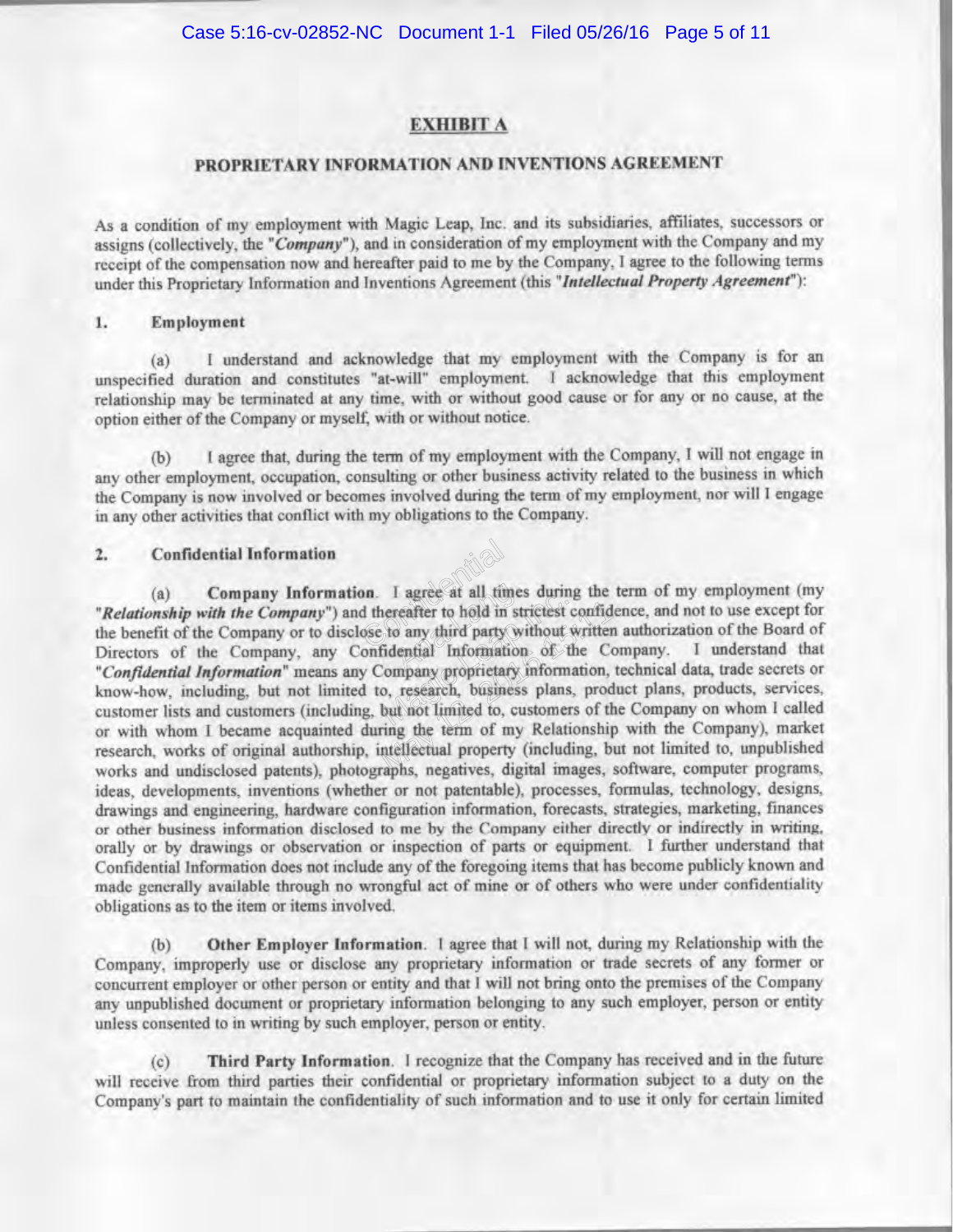purposes. I agree to hold all such confidential or proprietary information in the strictest confidence and not to disclose it to any person, firm or corporation or to use it except as necessary in carrying out my work for the Company consistent with the Company's agreement with such third party.

## **Intellectual Property**  $3.$

 $(a)$ Assignment of Intellectual Property. I agree that I will promptly make full written disclosure to the Company, will hold in trust for the sole right and benefit of the Company, and hereby assign to the Company, or its designee, all my right, title and interest in and to any original works of authorship, domain names, inventions, concepts, improvements, processes, methods or trade secrets. whether or not patentable or registrable under copyright or similar laws, that I may solely or jointly conceive or develop or reduce to practice, or cause to be conceived or developed or reduced to practice. during the period of time I am in the service of the Company (collectively referred to as "Intellectual *Property*") and that (i) are developed using the equipment, supplies, facilities or Confidential Information of the Company, (ii) result from or are suggested by work performed by me for the Company, or (iii) relate to the Company business or to the actual or demonstrably anticipated research or development of the Company. The Intellectual Property will be the sole and exclusive property of the Company. I further acknowledge that all original works of authorship that are made by me (solely or jointly with others) within the scope of and during the period of my Relationship with the Company and that are protectable by copyright are "works made for hire," as that term is defined in the United States Copyright Act. To the extent any Intellectual Property is not deemed to be work made for hire, then I will and provided in Section 3.

t Registrations. And<br>er way to secure the<br>rks, domain names degistrations. I agree to as:<br>way to secure the Company<br>domain names or other;<br>the disclosure to the Comp<br>n of all applications, specific<br>n necessary in order to applicants  $(b)$ the Company's expense, in every proper way to secure the Company's rights in the Intellectual Property<br>and any copyrights, patents, trademarks, domain names or other intellectual property rights relating<br>thereto in any and papers shall continue after the termination of this Intellectual Property Agreement. If the Company is unable because of my mental or physical incapacity or for any other reason to secure my assistance in perfecting the rights transferred in this Intellectual Property Agreement, then I hereby irrevocably designate and appoint the Company and its duly authorized officers and agents as my agent and attorney in fact, to act for and in my behalf and stead to execute and file any such applications and to do all other lawfully permitted acts to further the prosecution and issuance of letters patent and copyright, trademark or domain name registrations thereon with the same legal force and effect as if executed by me. The designation and appointment of the Company and its duly authorized officers and agents as my agent and attorney in fact shall be deemed to be coupled with an interest and therefore irrevocable.

Maintenance of Records. I agree to keep and maintain adequate and current written  $(c)$ records of all Intellectual Property made by me (solely or jointly with others) during the term of my Relationship with the Company. The records will be in the form of notes, sketches, drawings, works of original authorship, photographs, negatives or digital images or in any other format that may be specified by the Company. The records will be available to and remain the sole property of the Company at all times.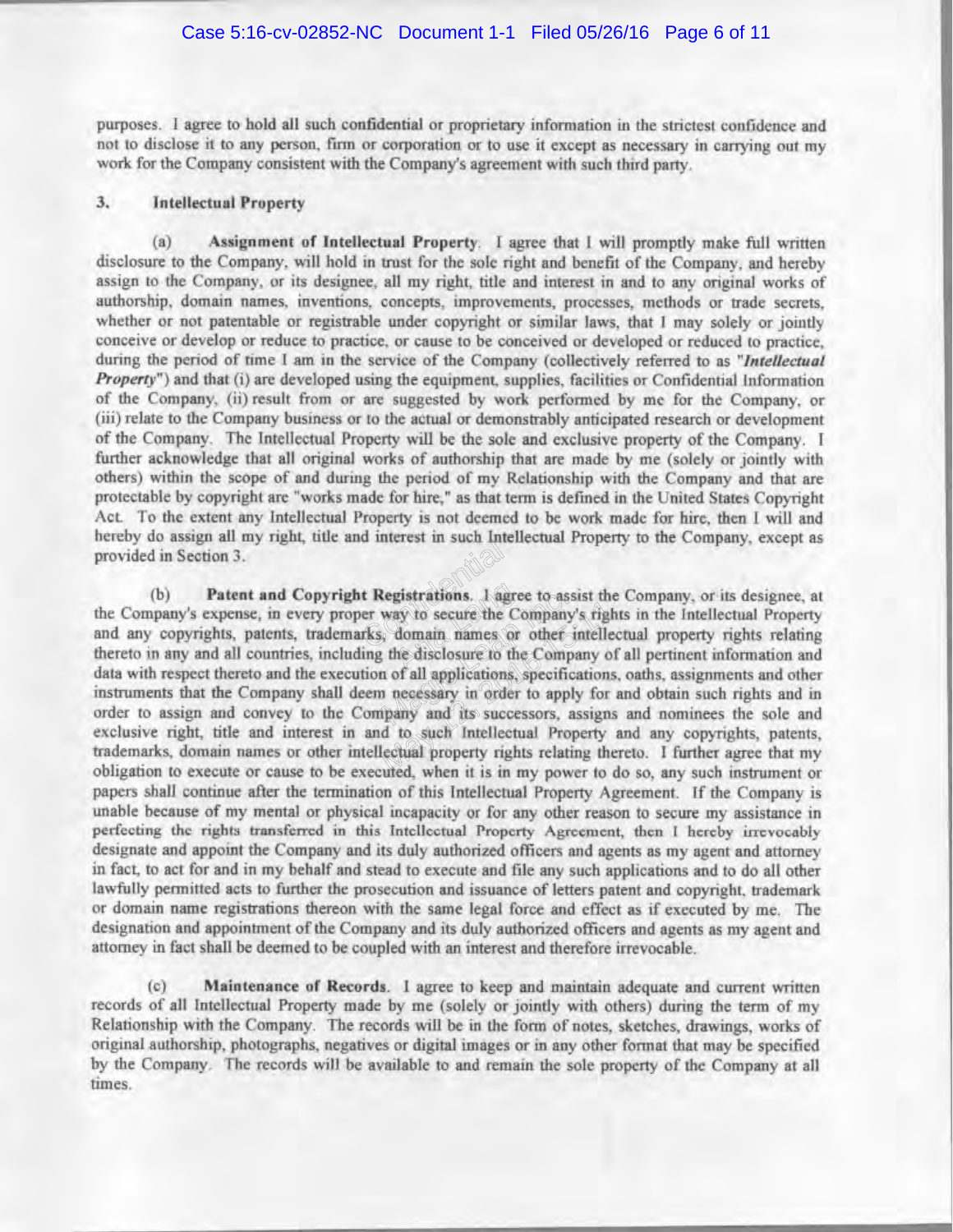Intellectual Property Retained and Licensed. I provide below a list of all original  $(d)$ works of authorship, inventions, developments, improvements, trademarks, designs, domain names, processes, methods and trade secrets that were made by me prior to my Relationship with the Company (collectively referred to as "*Prior Intellectual Property*"), that belong to me, that relate to the Company's proposed business, products or research and development, and that are not assigned to the Company hereunder; or, if no such list is attached, I represent that there is no such Prior Intellectual Property. If in the course of my Relationship with the Company, I incorporate into Company property any Prior Intellectual Property owned by me or in which I have an interest, the Company is hereby granted and shall have a nonexclusive, royalty-free, irrevocable, perpetual, worldwide license to make, have made, modify, use and sell such Prior Intellectual Property as part of or in connection with such Company property.

Prior Intellectual Property:

| Title | Date | <b>Identifying Number</b><br>or Brief Description |  |
|-------|------|---------------------------------------------------|--|
|       |      |                                                   |  |
|       |      |                                                   |  |
|       |      |                                                   |  |
|       |      |                                                   |  |

Confiden  $(e)$ Agreement requiring assignment of Intellectual Property to the Company do not obligate me to assign or<br>offer to assign to the Company any of my rights in an invention for which no equipment, supplies,<br>facilities or trade s Ilectual Property to the Company<br>
f my rights in an invention<br>
the Company was used and<br>
inates (i) directly to the busi<br>
ipated research or developm<br>
vany

 $(f)$ photographs, negatives, digital images, devices, records, data, notes, reports, proposals, lists, correspondence, specifications, drawings, blueprints, sketches, materials, equipment or other documents or property, or reproductions of any aforementioned items, developed by me pursuant to my Relationship with the Company or otherwise belonging to the Company or its successors or assigns. In the event of the termination of my Relationship with the Company, I agree to sign and deliver the "Termination Certificate" attached hereto as Appendix A.

## **Notification of New Employer** 4.

In the event that I leave the employ of the Company, I hereby grant consent to notification by the Company to my new employer or consulting client of my rights and obligations under this Intellectual Property Agreement.

## Nondisparagement; Noncompetition; Diversion of Company Business 5.

During the period of my Relationship with the Company as an employee, consultant,  $(a)$ officer and/or director (the "Restricted Period"), I will not engage in, be employed by, perform services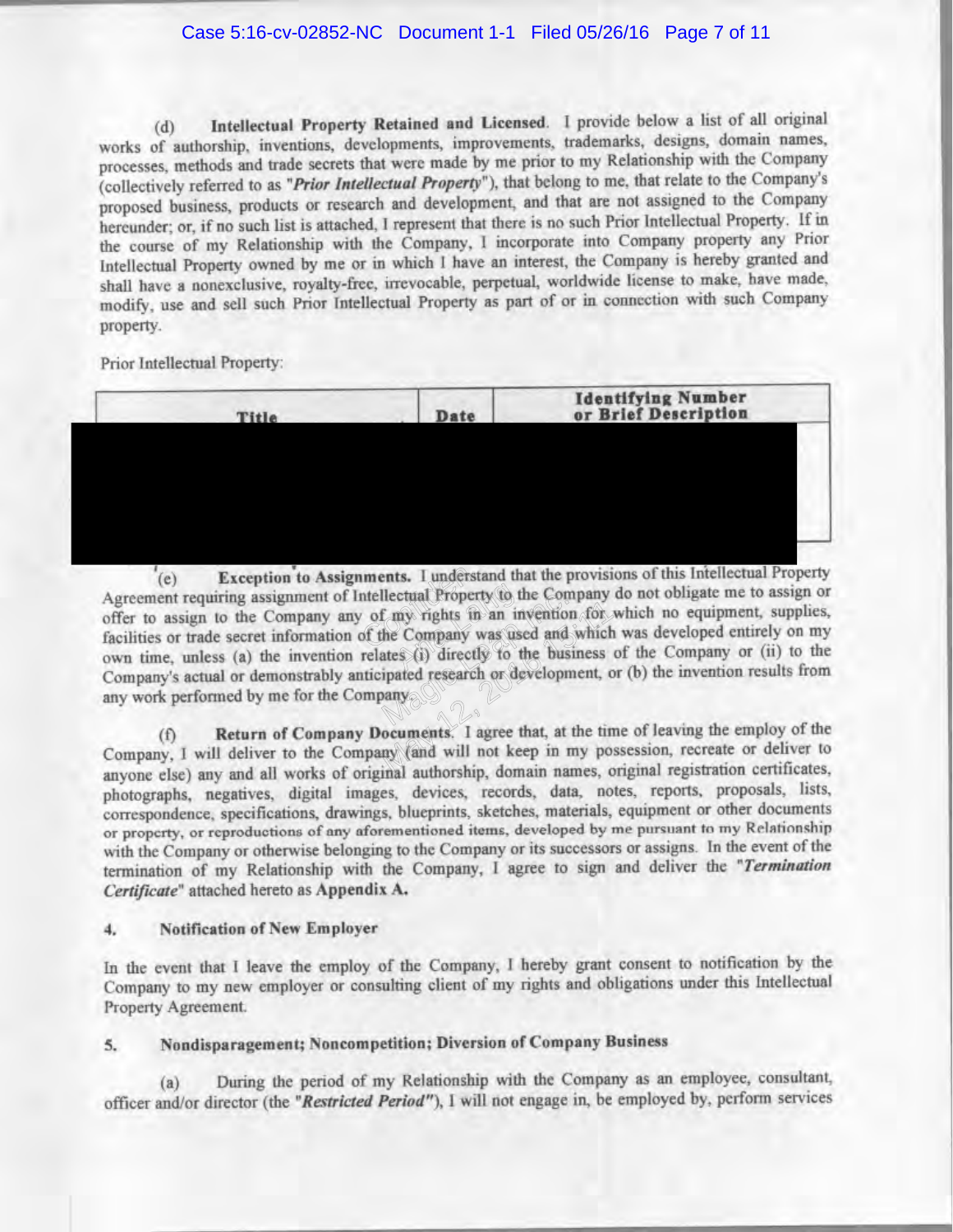for, participate in the ownership, management, control or operation of, or otherwise be connected with or participate in, either directly or indirectly, any Competing Business or activity that is in any way competitive with the business or proposed business of the Company. I agree that this restriction is reasonable for my employment with the Company, but further agree that should a court exercising jurisdiction with respect to this Agreement find any such restriction invalid or unenforceable due to unreasonableness, either in period of time, geographical area, or otherwise, then in that event, such restriction is to be interpreted and enforced to the maximum extent which such court deems reasonable. The Company, in its sole discretion, may determine to waive the noncompetition provisions of this Section 5. Any such waiver shall not constitute a waiver of any noncompetition or forfeiture provisions of any other agreement between the Company and me. For the purpose of this Agreement "Competing Business" means any business who offers products or services that are directly or indirectly competitive with the products or services of the Company. A Competing Business includes any business pursuing research and development and/or offering products or services in competition with products or services which are, during and at the end of my Relationship with the Company as an employee consultant, officer and/or director, either (a) produced, marketed, distributed, sourced or otherwise commercially exploited by the Company or (b) in actual or demonstrably anticipated research or development by the Company.

Period and for a period<br>paraging representation<br>pany to any third party<br>affect the goodwill or  $(c)$ (a) make any false, misleading or disparaging representations or statements with regard to the Company or the products or services of the Company to any third party or (b) make any statement to any third party that may imp

## 6. **No Solicitation of Employees**

In consideration for my Relationship with the Company and other valuable consideration, receipt of which is hereby acknowledged, I agree that during the Restricted Period and for a period of twelve (12) months thereafter, Company (as an employee or consultant) or who shall have been employed by the Company (as an employee or consultant) within the prior twelve (12)-month period, on behalf of myself or any other person, firm, corporation, association or other entity, directly or indirectly.

## 7. Representations

I represent that my performance of all the terms of this Intellectual Property Agreement will not breach any agreement to keep in confidence proprietary information acquired by me in confidence or in trust prior to my Relationship with the Company. I have not entered into, and I agree I will not enter into, any oral or written agreement in conflict herewith. I agree to execute any proper oath or verify any proper document required to carry out the terms of this Intellectual Property Agreement.

## 8. **Equitable Relief**

The Company and I each agree that disputes relating to or arising out of a breach of the covenants contained in this Intellectual Property Agreement may cause the Company or me, as applicable, to suffer irreparable harm and to have no adequate remedy at law. In the event of any such breach or default by a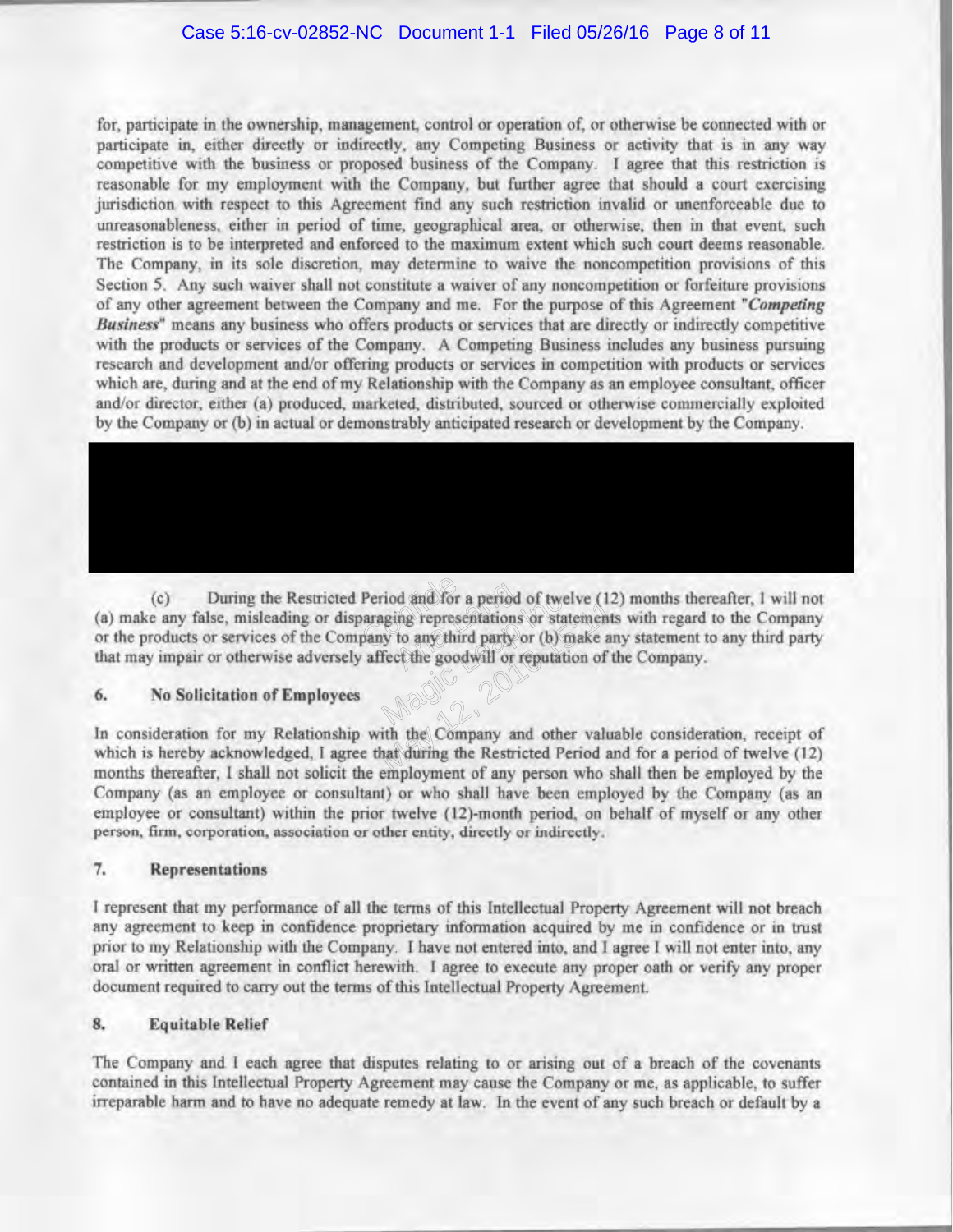party, or any threat of such breach or default, the other party will be entitled to injunctive relief, specific performance and other equitable relief. The parties further agree that no bond or other security shall be required in obtaining such equitable relief and hereby consents to the issuance of such injunction and to the ordering of specific performance.

## **General Provisions** 9.

Governing Law; Consent to Personal Jurisdiction. This Intellectual Property  $(a)$ Agreement will be governed by the laws of the State of California as they apply to contracts entered into and wholly to be performed within such State. I hereby expressly consent to the nonexclusive personal jurisdiction and venue of the state and federal courts located in the federal Northern District of California for any lawsuit filed there by either party arising from or relating to this Intellectual Property Agreement.

Entire Agreement. This Intellectual Property Agreement sets forth the entire agreement  $(b)$ and understanding between the Company and me relating to the subject matter herein and merges all prior discussions between us. No modification of or amendment to this Intellectual Property Agreement, or any waiver of any rights under this Intellectual Property Agreement, will be effective unless in writing signed by the party to be charged. Any subsequent change or changes in my duties, salary or compensation will not affect the validity or scope of this Intellectual Property Agreement.

Severability. If one or more of the provisions in this Intellectual Property Agreement are  $(c)$ 

g provisions will be<br>gal representatively<br>Confidential contract of  $(d)$ egal representative<br>ed has executed and its successors and assigns.

Executed this Proprietar. Agreement as of  $9/8$ 

Name: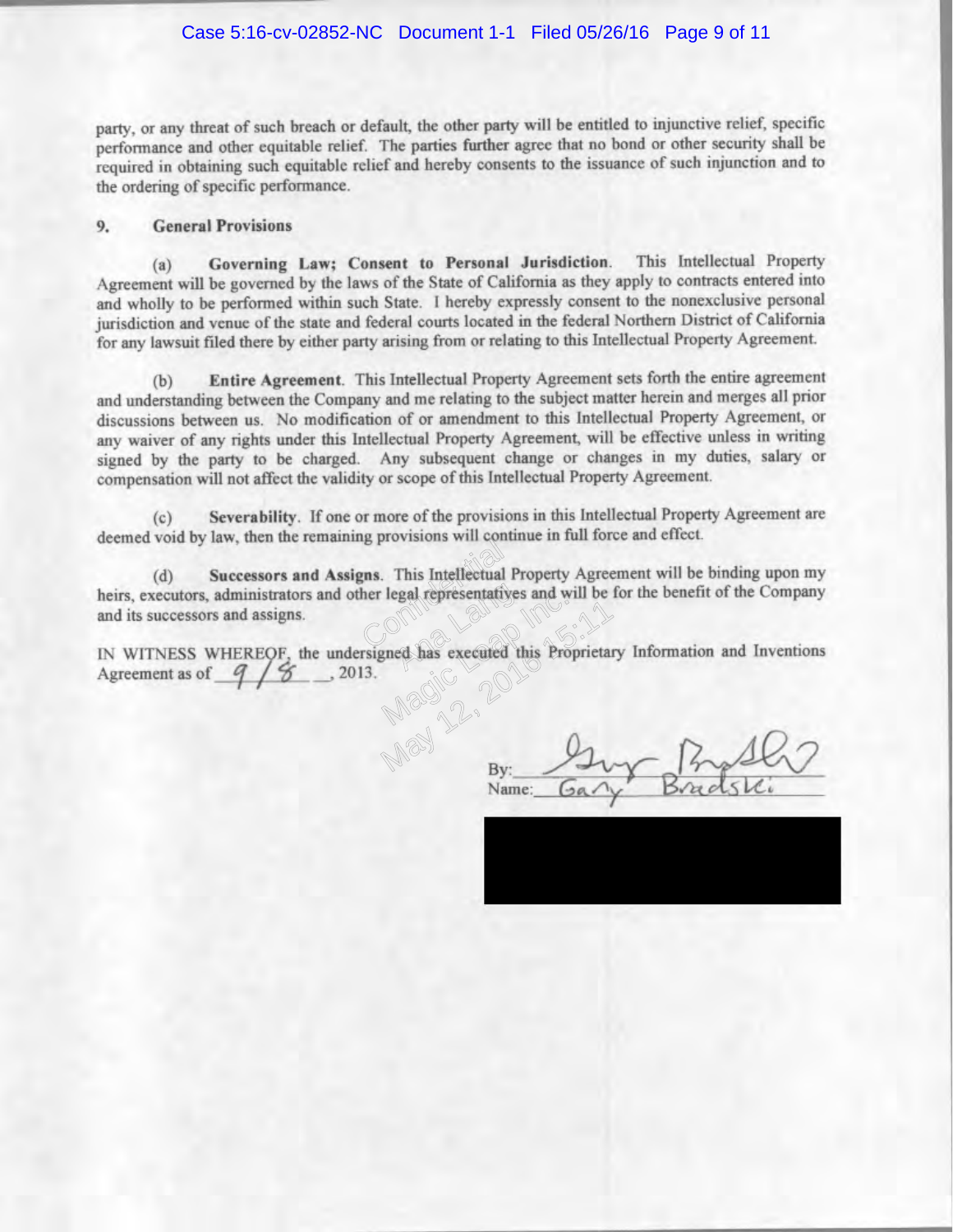## **APPENDIX A**

# **TERMINATION CERTIFICATE**

This is to certify that I do not have in my possession, nor have I failed to return, any and all works of original authorship, domain names, original registration certificates, photographs, negatives, digital images, devices, records, data, notes, reports, proposals, lists, correspondence, specifications, drawings, blueprints, sketches, materials, equipment, or other documents or property, or reproductions of any aforementioned items, belonging to Magic Leap. Inc. and its subsidiaries, affiliates, successors or assigns (collectively, the "Company").

I further certify that I have complied with all the terms of the Company's Proprietary Information and Inventions Agreement signed by me (the "Intellectual Property Agreement"), including the reporting of any Intellectual Property (as defined therein) conceived or made by me (solely or jointly with others) covered by the Intellectual Property Agreement.

I further agree that, in compliance with the Intellectual Property Agreement, I will preserve as confidential all trade secrets, confidential knowledge, data or other proprietary information relating to products, processes, methods, know-how, designs, formulas, developmental or experimental work, computer programs, databases, other original works of authorship, customer lists, business plans,

Inance pertaining to<br>us from this date, 1.6<br>up, management continuity any Com om this date, I sha<br>ranagement contri<br>irectly, any Comp<br>d business of the From thus date, A shall not engage<br>
management control or operation<br>
ndirectly any Competing Business<br>
sed business of the Company. I<br>
e Company, but further agree the<br>
nent find any such restriction inv<br>
me, geographical pursuing research and development and/or offering products or services in competition with products or services which are, during and at the end of my Relationship with the Company as an employee consultant, officer and/or director, either (a) produced, marketed, distributed, sourced or otherwise commercially exploited by the Company or (b) in actual or demonstrably anticipated research or development by the Company.]

I agree that for twelve (12) months from this date, I shall not to divert or attempt to divert from the Company any business the Company enjoyed or solicited from its customers during the prior twelve (12)month period, nor will I solicit or attempt to induce any customer, supplier, partner or other person or entity with whom the Company has, or is attempting to establish, a commercial relationship to cease or refrain from doing business with the Company or to alter its relationship with the Company in any way adverse to the Company.

I agree that for twelve (12) months from this date, I shall not (a) make any false, misleading or disparaging representations or statements with regard to the Company or the products or services of the Company to any third party or (b) make any statement to any third party that may impair or otherwise adversely affect the goodwill or reputation of the Company.]